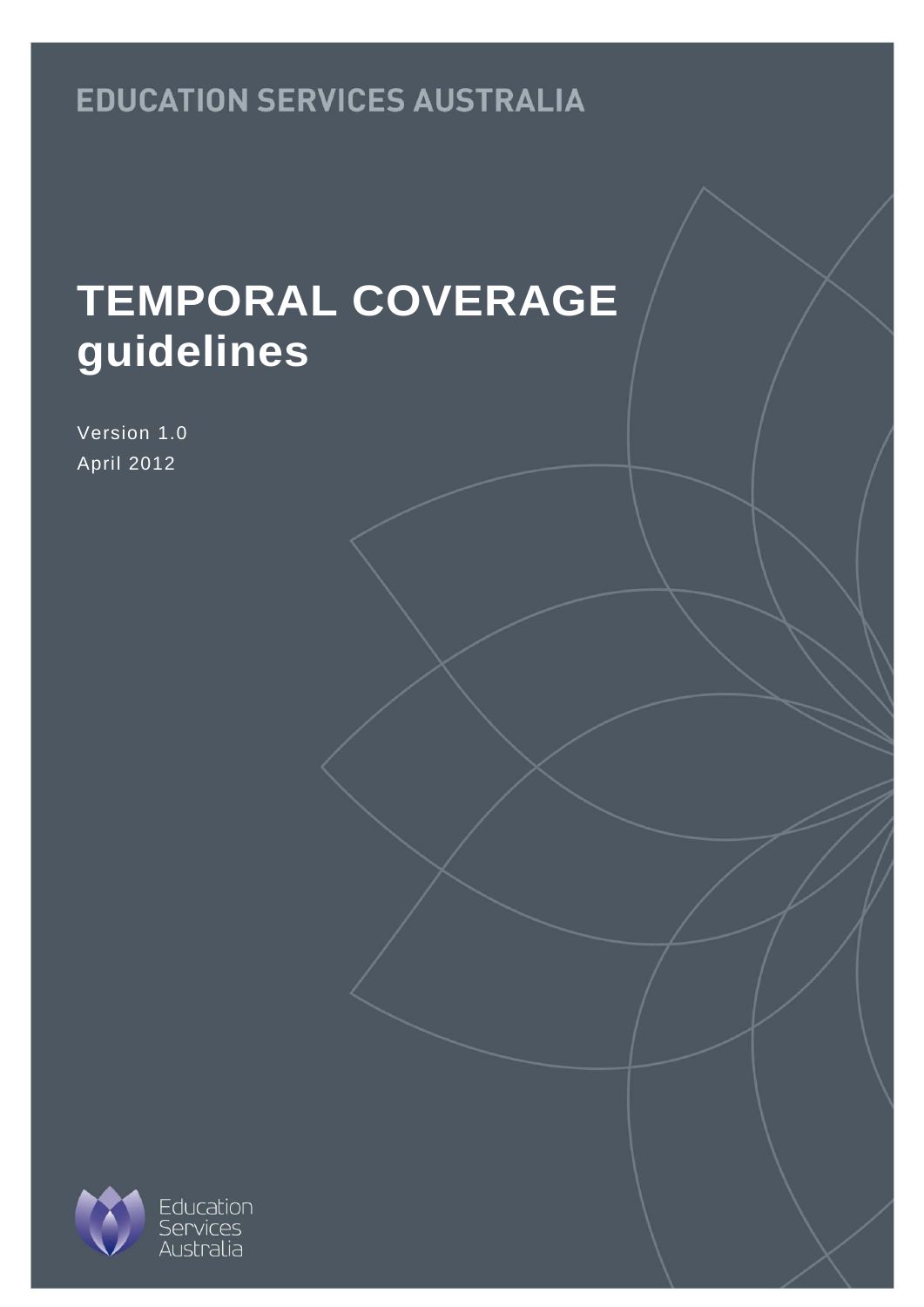#### **Disclaimer**

The material contained in the *Temporal coverage guidelines* is for general information purposes only. Any use of the material is at your own risk. To the extent permitted by law, Education Services Australia will not be liable for any loss or damage suffered as a result of any party relying upon this *Temporal coverage guidelines*.

© **Education Services Australia 2012 Version 1.0** ii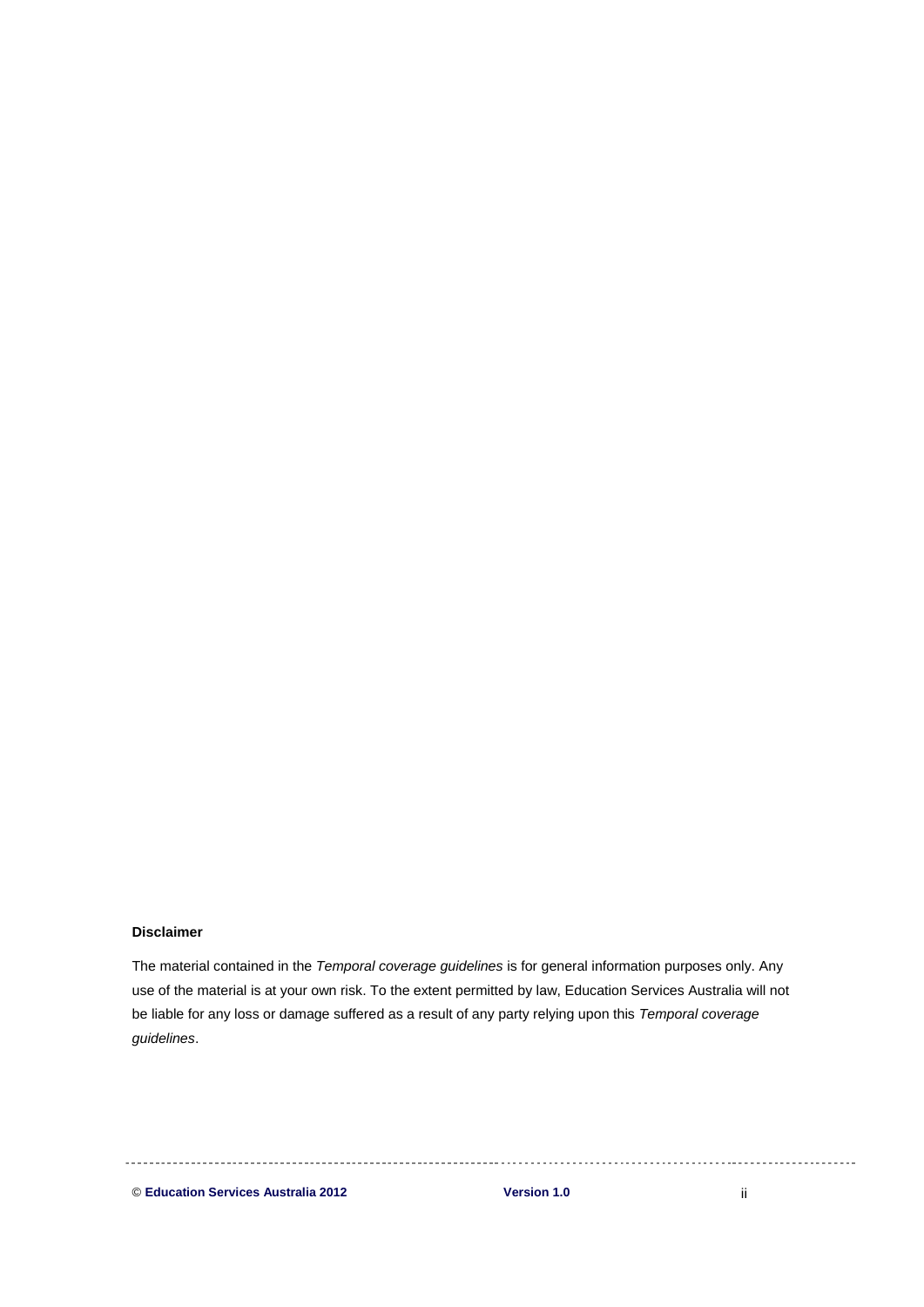#### 

## **Contents**

| 1.0 |               |  |  |  |  |  |  |
|-----|---------------|--|--|--|--|--|--|
|     | 1.1           |  |  |  |  |  |  |
| 2.0 |               |  |  |  |  |  |  |
|     | 2.1           |  |  |  |  |  |  |
|     | $2.2^{\circ}$ |  |  |  |  |  |  |
| 3.0 |               |  |  |  |  |  |  |
|     | 3.1           |  |  |  |  |  |  |
|     | 3.2           |  |  |  |  |  |  |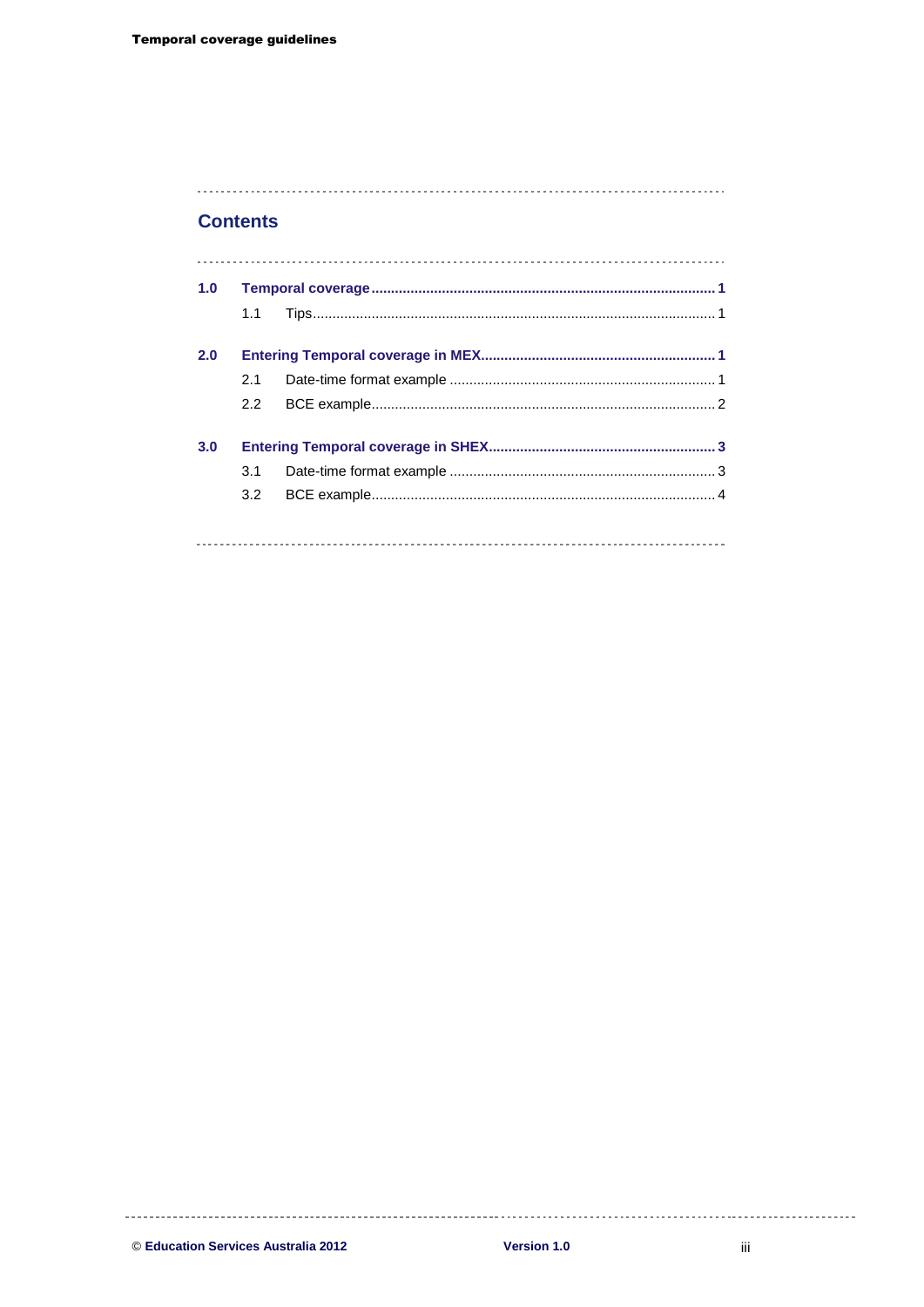Temporal coverage guidelines

© **Education Services Australia 2012 Version 1.0** iv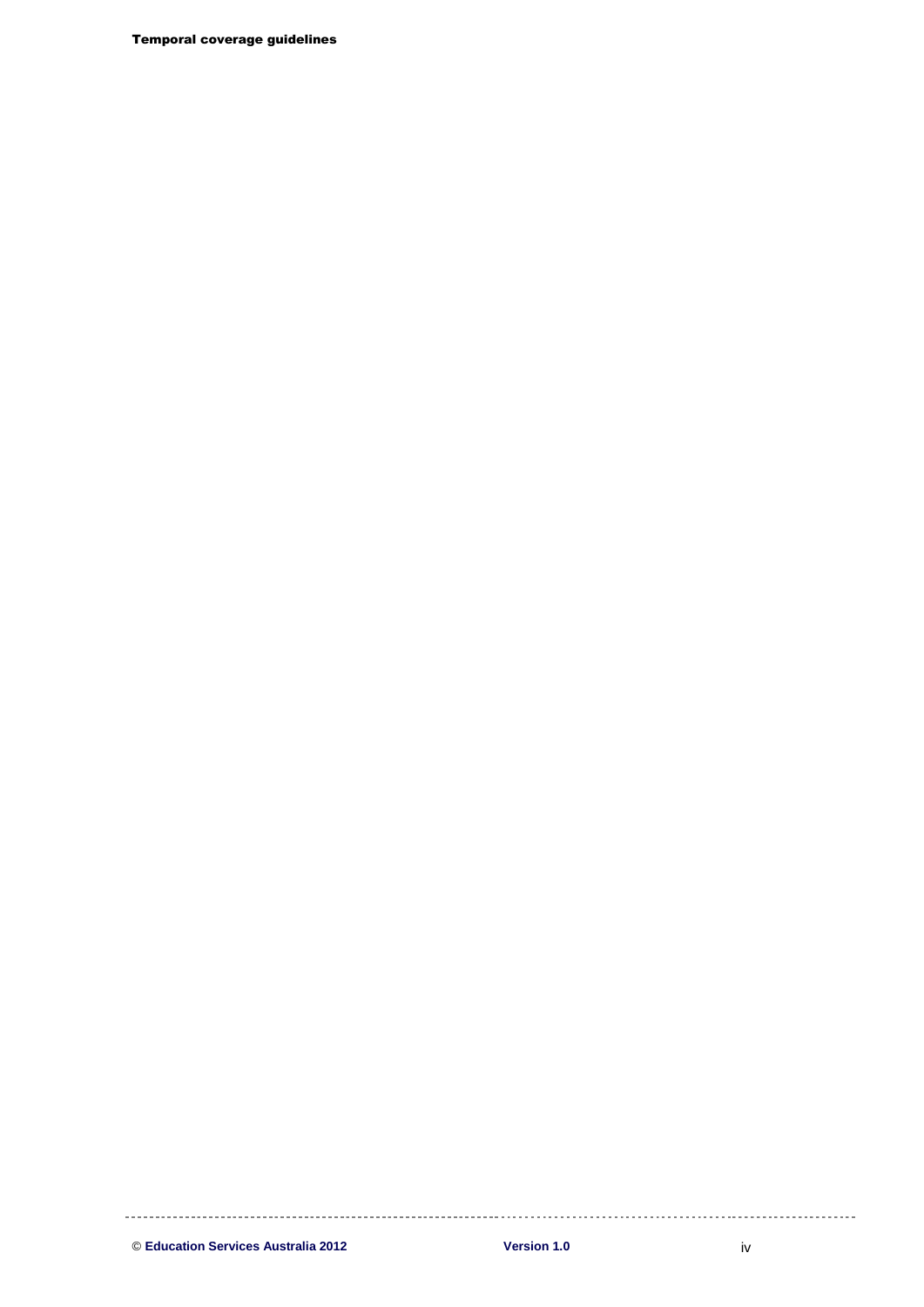## <span id="page-4-0"></span>**1.0 Temporal coverage**

The purpose of Temporal coverage metadata is to enrich discoverability by specifying time periods that are spanned by the intellectual subject matter of a resource. Where the dates are significant to key concepts in the intellectual subject matter, Temporal coverage is recommended. it is particularly important for history resources.

The Metadata Exchange (MEX) and the Sharing Exchange (SHEX) both use two systems for specifying the time element:

- the **standard date-time format** (Known as W3C-DTF) of a four-digit year and two-digit month and day
- the **BCE scheme** for Before Common Era dates (W3C-DTF cannot specify negative values).

Examples are provided to demonstrate how to populate the temporal coverage field in the two systems.

#### <span id="page-4-1"></span>**1.1 Tips**

- Use the standard date-time format (W3C-DTF) wherever possible.
- If the intellectual subject matter of the item is related to a particular time period only, then record this information in the Temporal coverage field. Do not use this field if the intellectual content is not related to a particular date or period.
- Strike a balance with the level of specificity. It is okay to be detailed, but always consider if a larger time period is more appropriate.
- Include 'start' *and* 'end' dates for all items, unless they are ongoing.
- Temporal coverage is *not* used to specify the dates related to:
	- $\triangleright$  the date of publication of the resource
	- $\triangleright$  the date the resource was sourced from a collection or shared by content provider.
- Where a range of dates is covered, try to apply a period that best fits the dates. If the dates are sparse over a long period, entering multiple dates may be preferable.
- Where the resource is a graphical, textual or some other representation of a date or period, use the date or period represented and not the date the representation was created.
- Enter a standard 'name' for the time period, if relevant. In many cases, no 'name' is needed and that field should be left blank.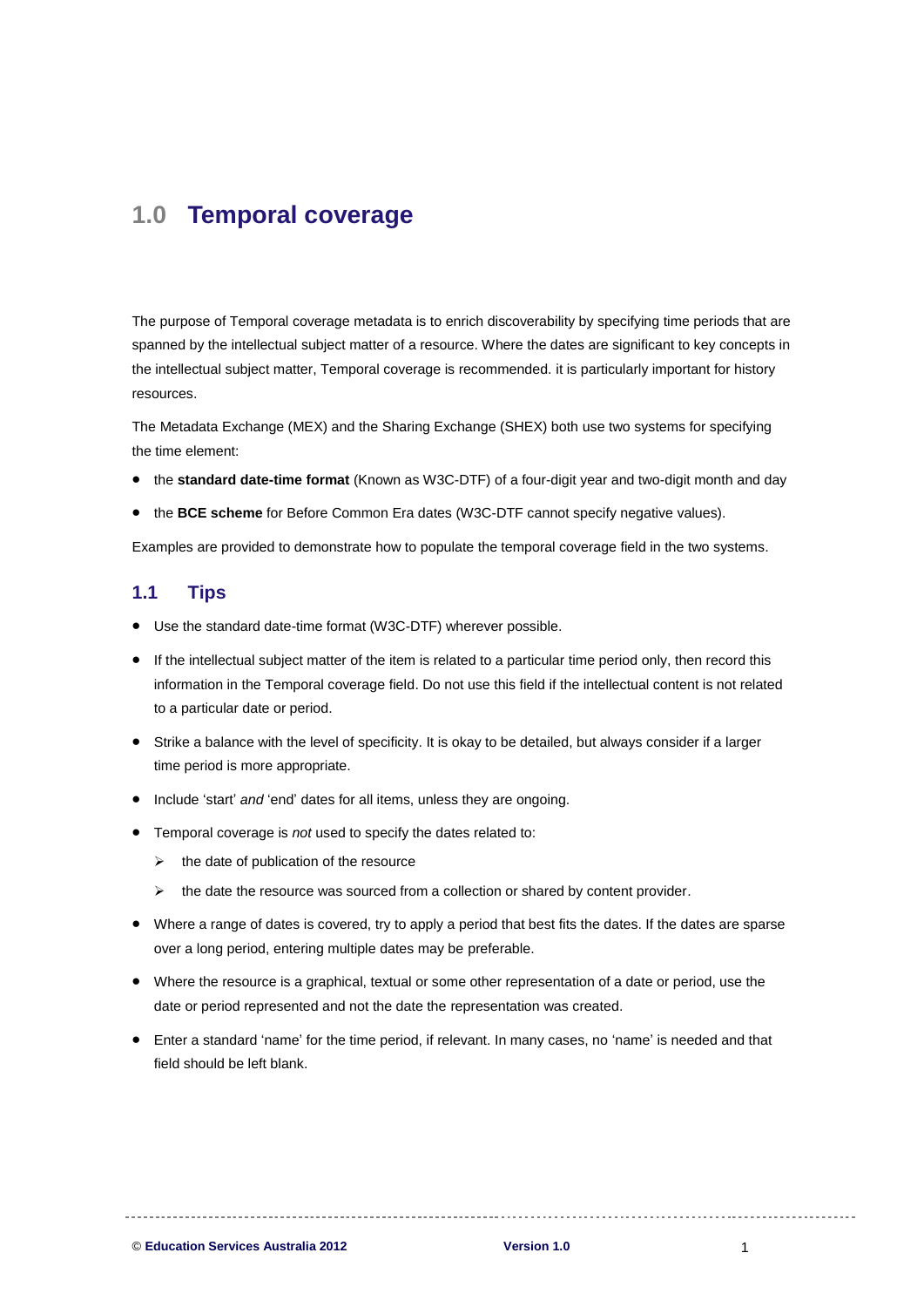## <span id="page-5-0"></span>**2.0 Entering Temporal coverage in MEX**

Two examples are detailed: a Date-time format (W3C-DTF) example and a BCE example. The BCE scheme is used because the W3C-DTF scheme does not allow 'negative' dates.

### <span id="page-5-1"></span>**2.1 Date-time format example**

The example used here is a 1993 interview about the dismissal of the Whitlam Labor government in 1975: R7093 *The Life and Times of Margaret Whitlam, 1993: 'They've sacked the boss'*. Note that the interview discusses events that occurred on a single day.

- **1** Select Edit record in your MEX record. Under the Idea section, select Temporal coverage, and then Add date and time.
- **2** Enter a year in both the Start and End fields. Note that even if they are the same year, both Start and End should be populated.

| Temporal coverage | <b>Delete</b><br>Date and time |      |                                   |              |                              |              |                        |
|-------------------|--------------------------------|------|-----------------------------------|--------------|------------------------------|--------------|------------------------|
|                   | Name                           |      |                                   |              |                              |              |                        |
|                   | Start                          | 1975 | Months $\vee$                     | Days<br>Days | $\checkmark$<br>$\checkmark$ | Hours $\vee$ | Minutes v<br>Minutes v |
|                   | End                            | 1975 | Months $\vee$                     |              |                              | Hours $\vee$ |                        |
|                   |                                |      | Add date and time Add time period |              |                              |              |                        |
|                   | Save                           |      |                                   |              |                              |              |                        |

#### **Figure 1 Start and End years**

**3** If more details are known and required, enter Month and Day also. Again, include both Start and End.

| Temporal coverage | Date and time                     |      |    |   |    |              |              | <b>Deletel</b> |
|-------------------|-----------------------------------|------|----|---|----|--------------|--------------|----------------|
|                   | Name                              |      |    |   |    |              |              |                |
|                   | Start<br>End                      | 1975 | 11 | Ÿ | 11 | Y            | Hours $\vee$ | Minutes v      |
|                   |                                   | 1975 | 11 | v | 11 | $\checkmark$ | Hours $\vee$ | Minutes v      |
|                   | Add date and time Add time period |      |    |   |    |              |              |                |
|                   | Save                              |      |    |   |    |              |              |                |

#### **Figure 2 Add Month and Day**

**4** Select Save and then OK.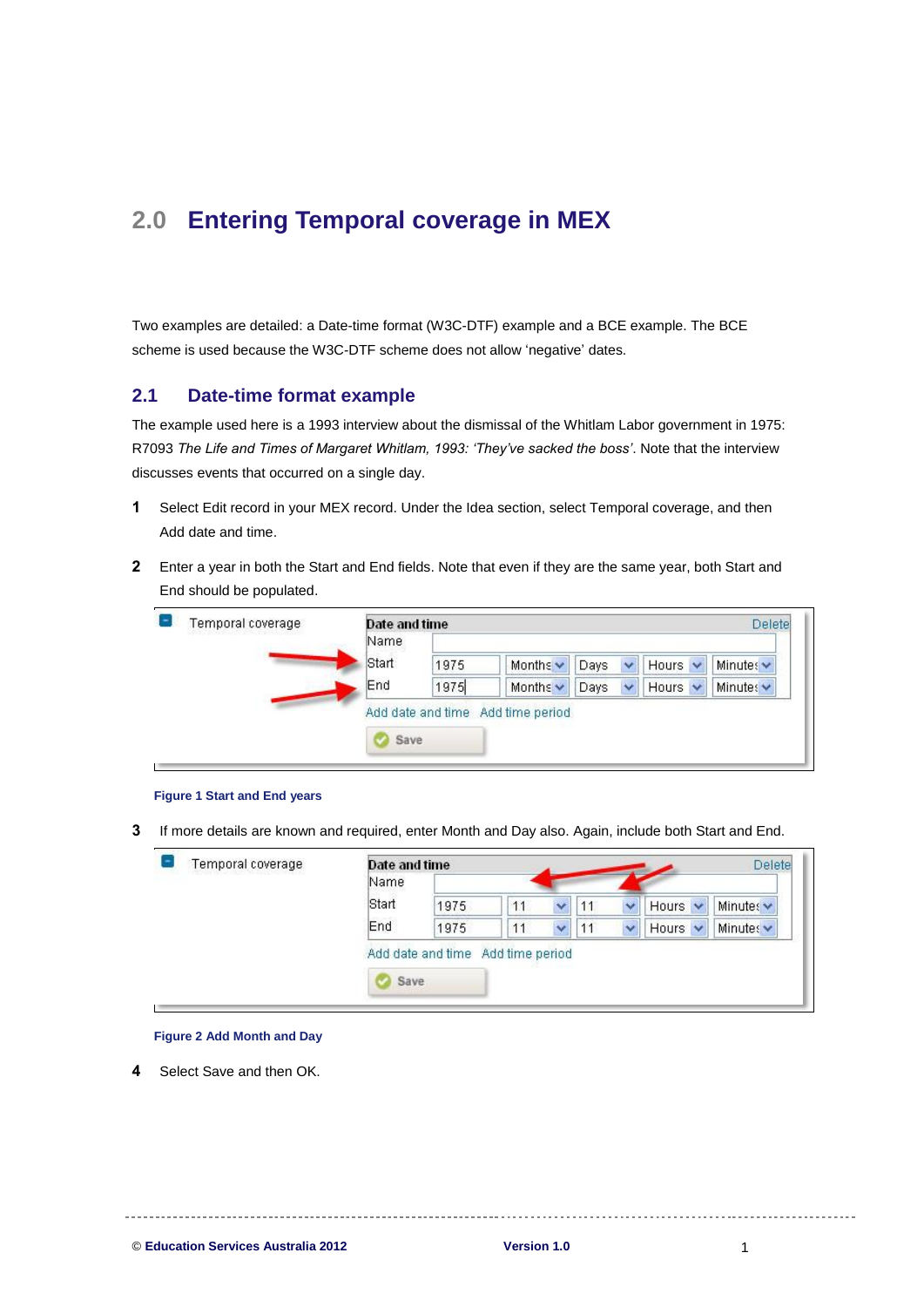## <span id="page-6-0"></span>**2.2 BCE example**

The example resource is a photograph of a therapod dinosaur skeleton from the Cretaceous period, 118–110 million years ago: M2728 *'Deinonychus antirrhopus'.* The Start and End dates are 118 000 000 and 110 000 000 BCE.

**1** Select Edit record in your MEX record. Under the Idea section, select Temporal coverage, and then Other scheme.

| Idea                     |                                          |                                                        |
|--------------------------|------------------------------------------|--------------------------------------------------------|
| ScOT terms               | Cretaceous period; Dinosaurs; Fossils    |                                                        |
| Keywords                 |                                          | Deinonychus antirrhopus; Cretaceous period; Dinosaurs; |
| Other idea               | Add more                                 |                                                        |
| Spatial coverage         |                                          |                                                        |
| Spatial coverage (other) |                                          |                                                        |
| Temporal coverage        | Time period                              | Deletel                                                |
|                          | Name                                     |                                                        |
|                          | Scheme                                   |                                                        |
|                          | Start                                    |                                                        |
|                          | lEnd.                                    |                                                        |
|                          | Add date and time (W3C-DTF) Other scheme |                                                        |
|                          | Save                                     |                                                        |

#### **Figure 3 Add BCE time period**

**2** Enter 'BCE' under Scheme and the Start and End dates. Do not include spaces in the numbers.

In this particular case we also know the name of the time period, so we can enter 'Cretaceous' in the Name field. If the name of the time period is unknown, leave the field blank.

| Temporal coverage | Time period |                                          |  |  |
|-------------------|-------------|------------------------------------------|--|--|
|                   | Name        | Cretaceous                               |  |  |
|                   | Scheme      | <b>BCE</b>                               |  |  |
|                   | Start       | 118000000                                |  |  |
|                   | End         | 110000000                                |  |  |
|                   | Save        | Add date and time (W3C-DTF) Other scheme |  |  |

#### **Figure 4 Enter Scheme and BCE Start and End dates**

**3** Select Save and then OK.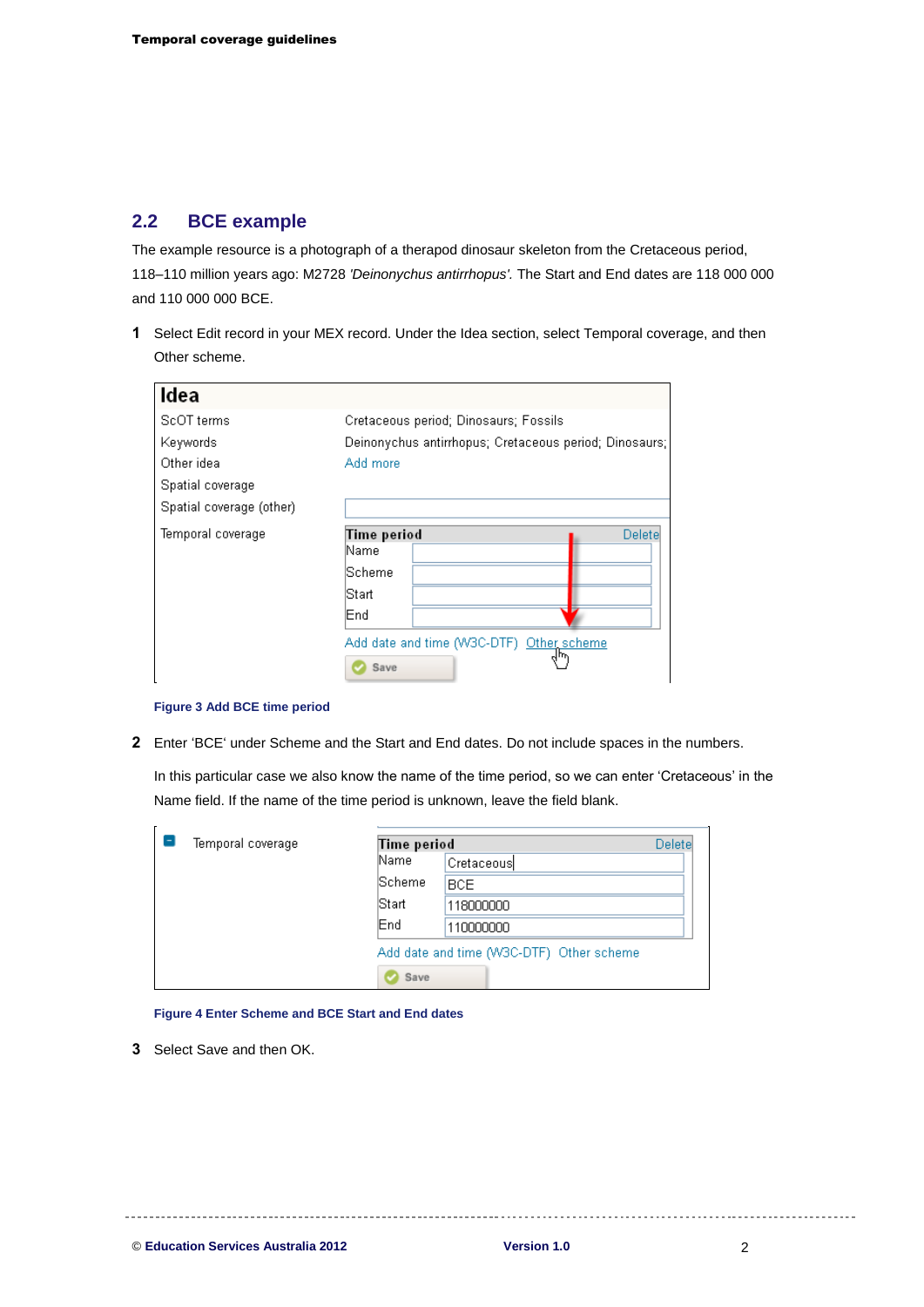## <span id="page-7-0"></span>**3.0 Entering Temporal coverage in SHEX**

The process for entering Temporal coverage metadata in SHEX is basically the same as for MEX, but the system uses slightly different terminology. Again, two examples are detailed: a Date-time format (W3C-DTF) example and a BCE example.

#### <span id="page-7-1"></span>**3.1 Date-time format example**

The example is for a resource about the history of the trepang industry in northern Australian waters, covering the period from 1800 to 1950: S4343 *The trepang industry*.

- **1** Select the Edit tab in your SHEX record. Under the Idea section, select the Edit link at Temporal coverage, and then Add time period.
- **2** Enter a year in both the Start and End fields. Note that even if they are the same year, both Start and End should be populated:

| <b>View</b>       | Fdit                                                             |
|-------------------|------------------------------------------------------------------|
| Add date and time | S4343 The trepang industry                                       |
| Name              |                                                                  |
| Start 1800        | Minutes <sup>V</sup><br>Months $\vee$<br>Hours<br>Days<br>v<br>v |
| End 1950          | Minutes $\vee$<br>Months $\vee$<br>Hours<br>Days<br>×.<br>v      |

**Figure 5 Enter Start and End years**

- **3** If more details are known and required, enter Month and Day also, including both Start and End values.
- **4** Select Save and then Return to Edit metadata